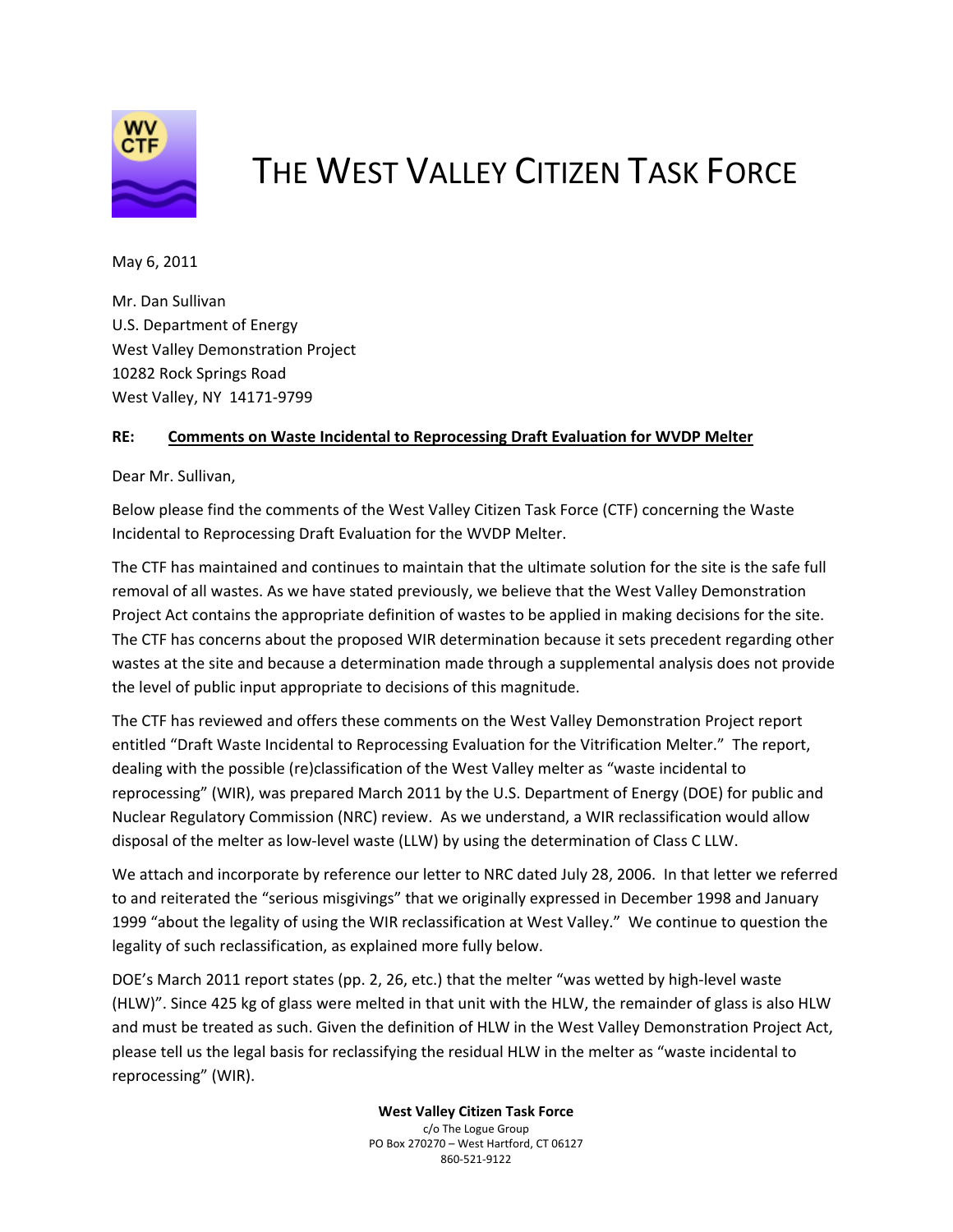We recognize that DOE has sometimes applied different waste definitions depending on whether wastes are located on the West Valley site or removed from the site. For many years, for example, DOE has used different onsite and offsite definitions of transuranic (TRU) waste. In a parallel but somewhat different context, we see that DOE's March 2011 report (p. 28) includes the statement that "the NRC West Valley decommissioning criteria policy statement...does not apply to waste shipped offsite for disposal."

Since we believe it is debatable, legal or not, to define waste simply by its source and not its radioactivity, we object to reclassifying high-level waste as low-level, as is happening with the use of the WIR classification. We also object to labeling waste differently according to locality, whether on or off‐ site. Therefore, we have two questions that need to be answered in writing as soon as possible.

1. What is the basis, legal or otherwise, for use of the WIR determination?

2. What is the basis for changing a definition or classification depending on the location where the material is contained?

Without answers to the above questions, the CTF cannot presently support the reclassification of the vitrification melter as WIR. We look forward to your reply.

Newent Anoth Circul

Sincerely,

Il Waven

Leonore L. Lambert

Rustordon C. Lou

Pinc W. Wohles

West Valley Citizen Task Force

Copy:

Senator Charles E. Schumer Senator Kirsten Gillibrand Congressman Brian M. Higgins Congressman Tom Reed Governor Andrew M. Cuomo